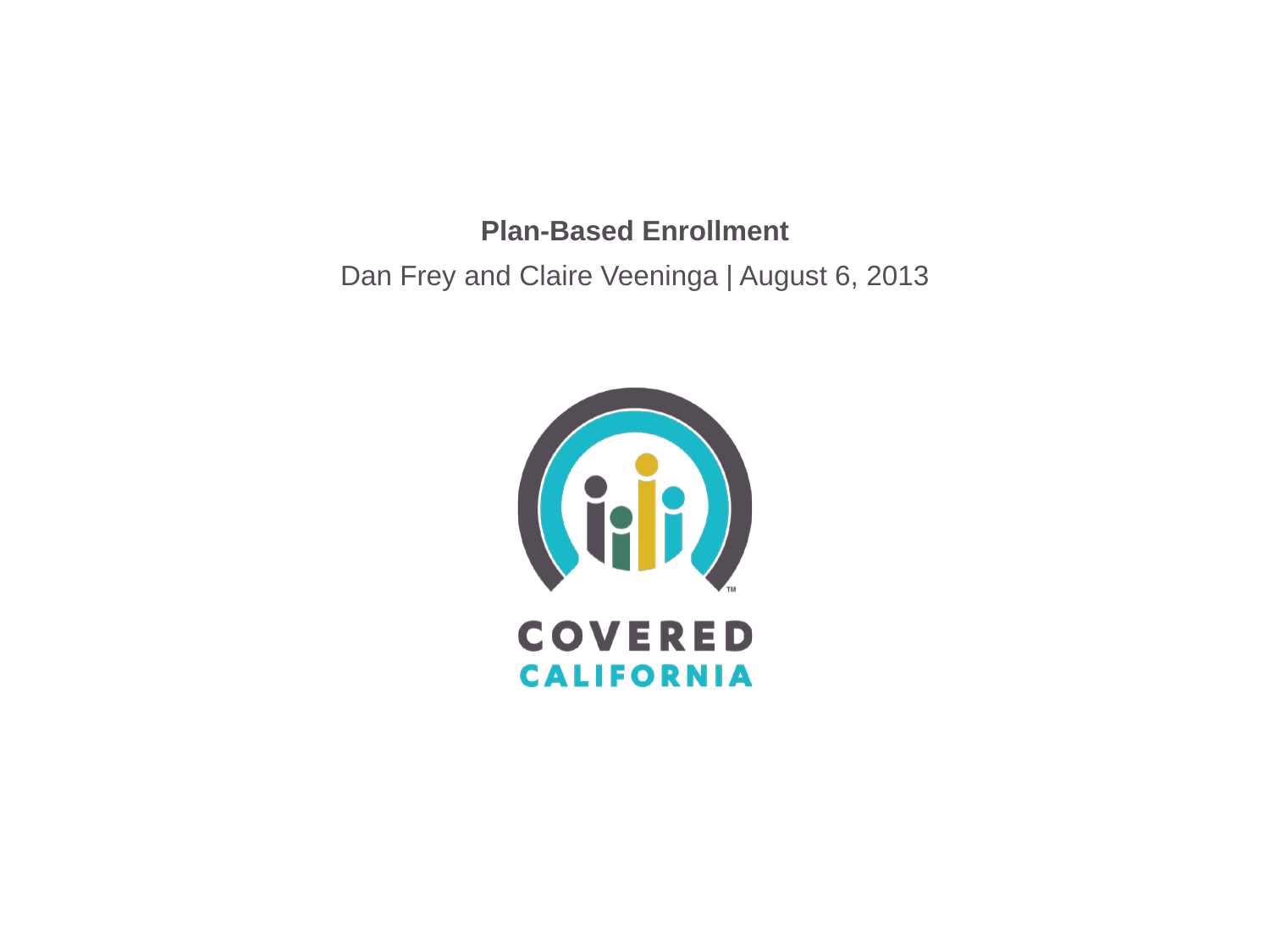# **600,000 Subsidy Eligible Californians are currently enrolled in a health plan**

Those enrolled in a Covered California plan can stay with their plan AND access their subsidy

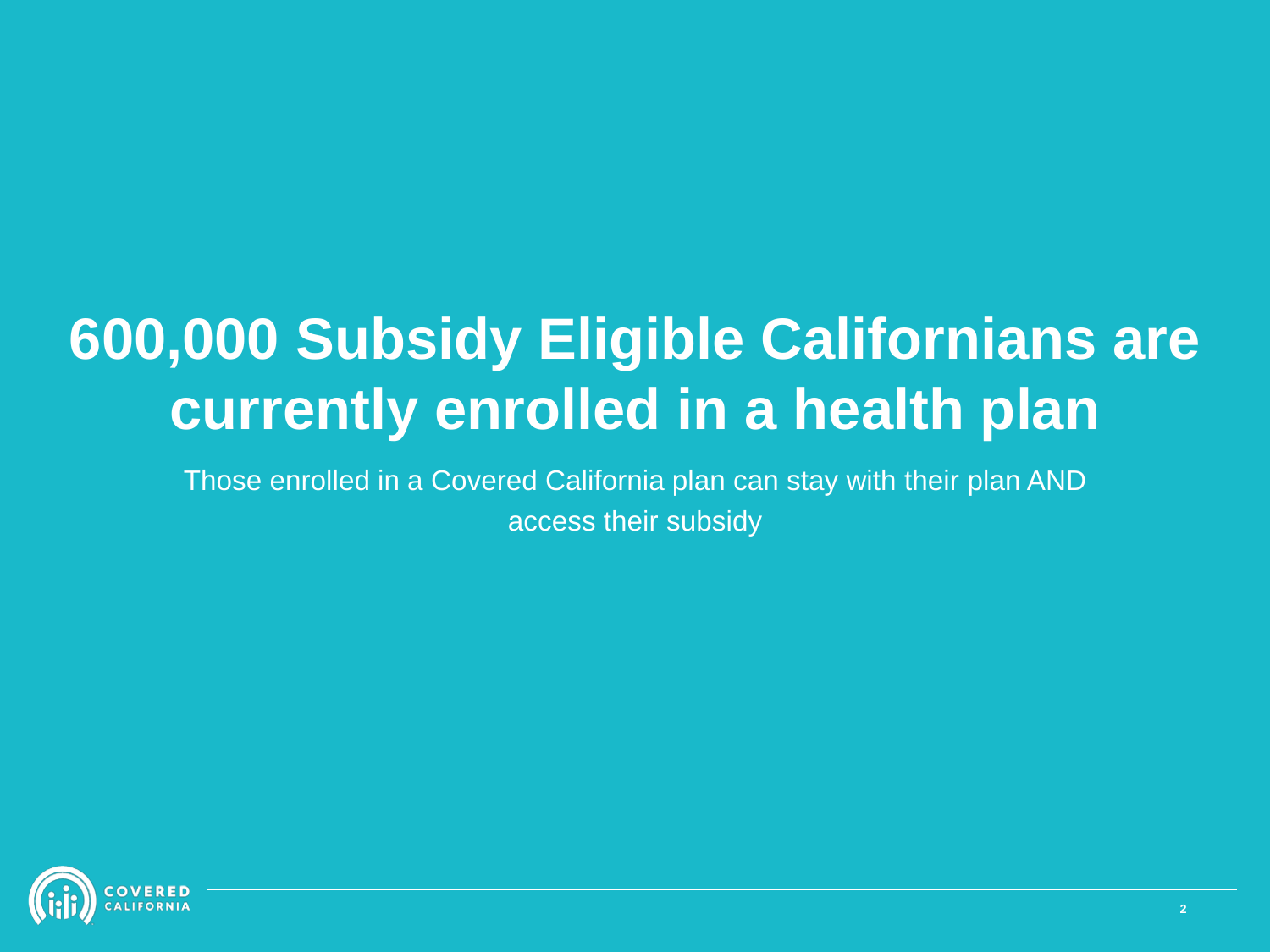## **THE MISSION**

To utilize Plan-Based Enrollment as a tool to maximize the number of insured Californians

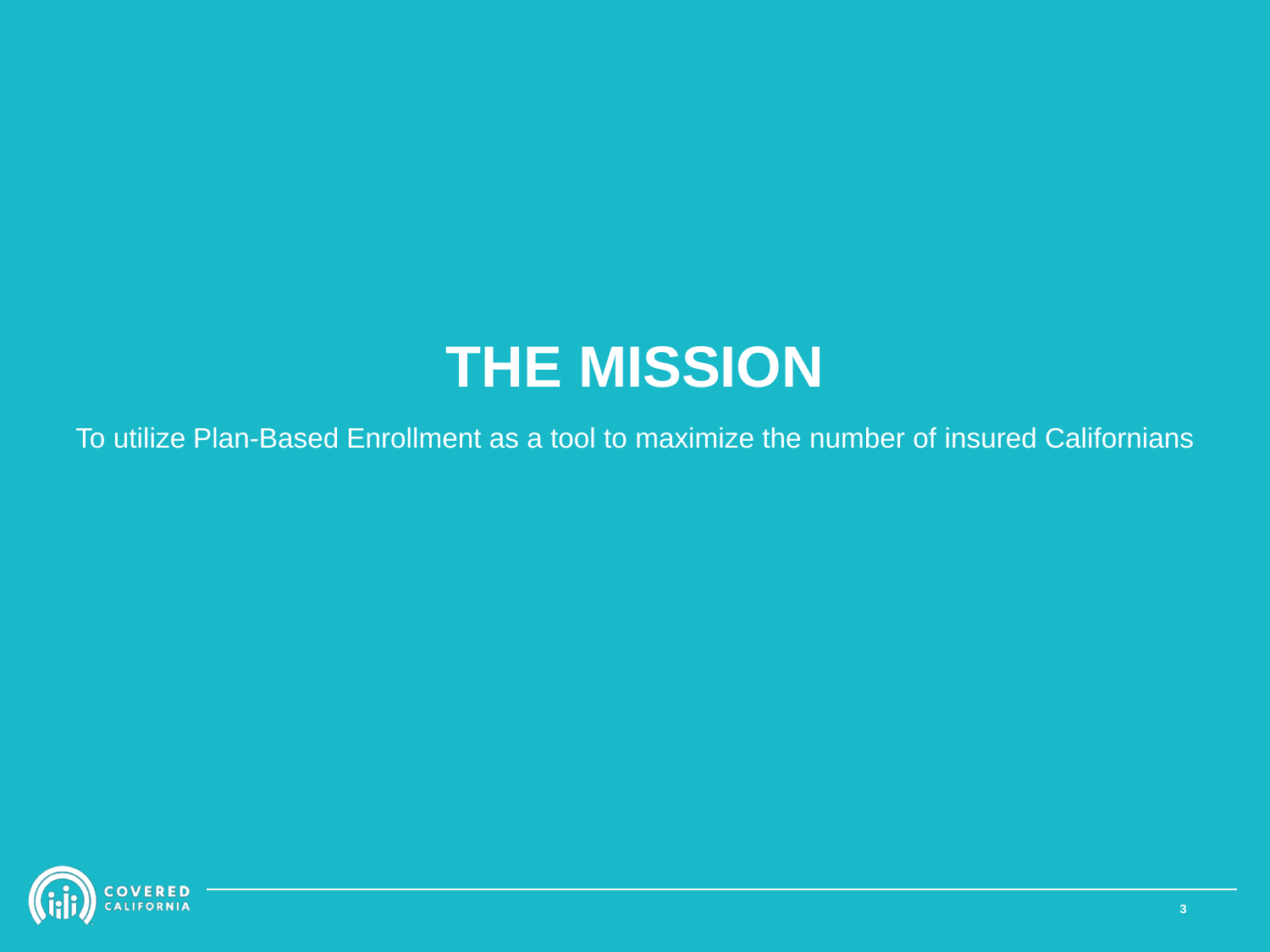#### **GOALS**

- •Enroll 600,000 subsidy eligible individuals
- Reach the 2.7 million Californians eligible for premium assistance
- •Make visible another choice for Californians
- •Assist consumers sorting through complex insurance options
- Help consumers select best plan for their needs

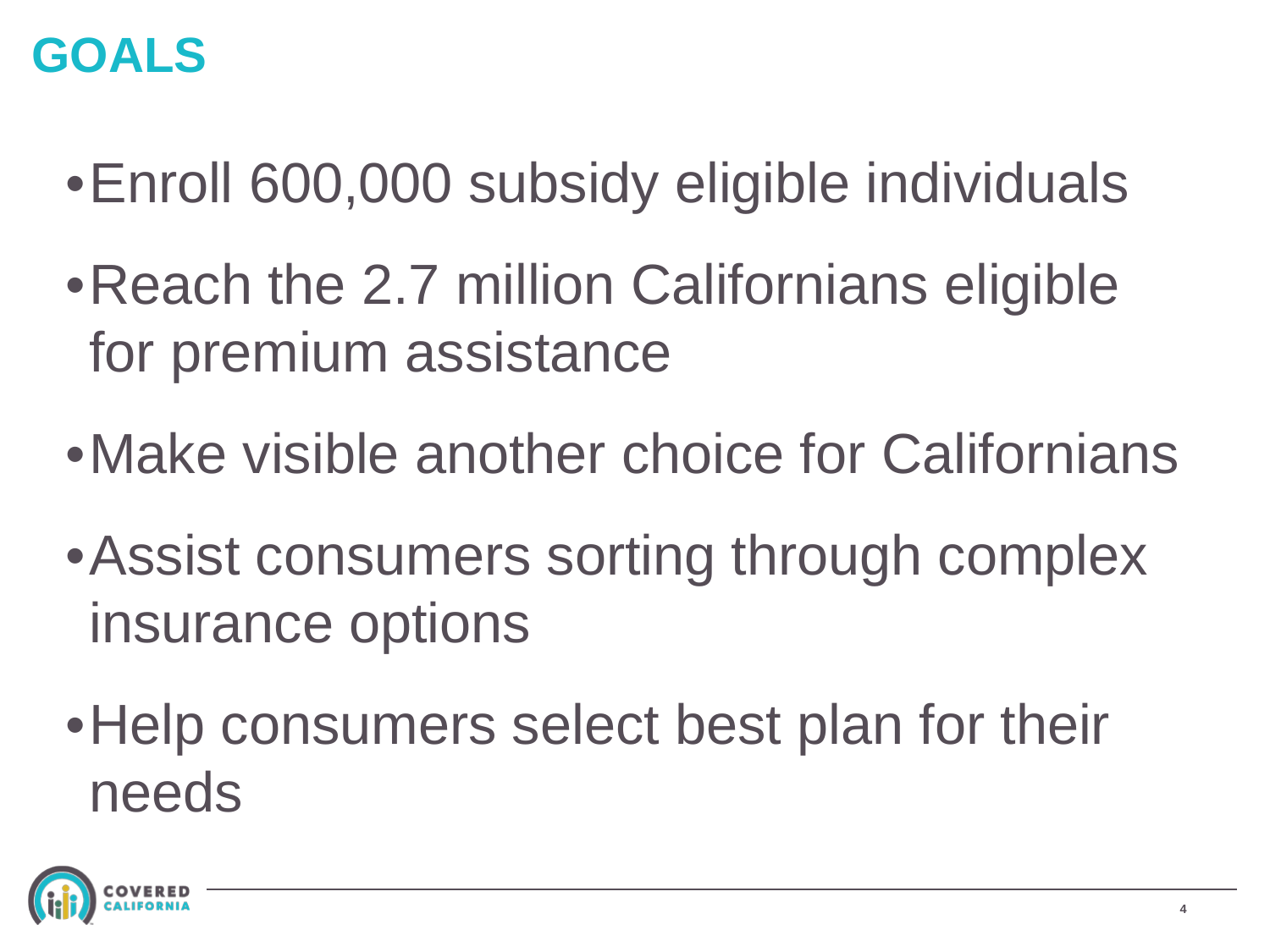## **OUTREACH TO COMSUMERS**

## Effective Communication Campaign

- TV, radio, print, telephone, website, email
- Co-branded outreach efforts
- Clear messaging
- Promote advanced calculator
- No door to door

## Targeted Marketing

- Current non-group members
- COBRA members
- Current members terminating individual or group coverage including 25 year-old dependents
- Medi-Cal eligible individuals

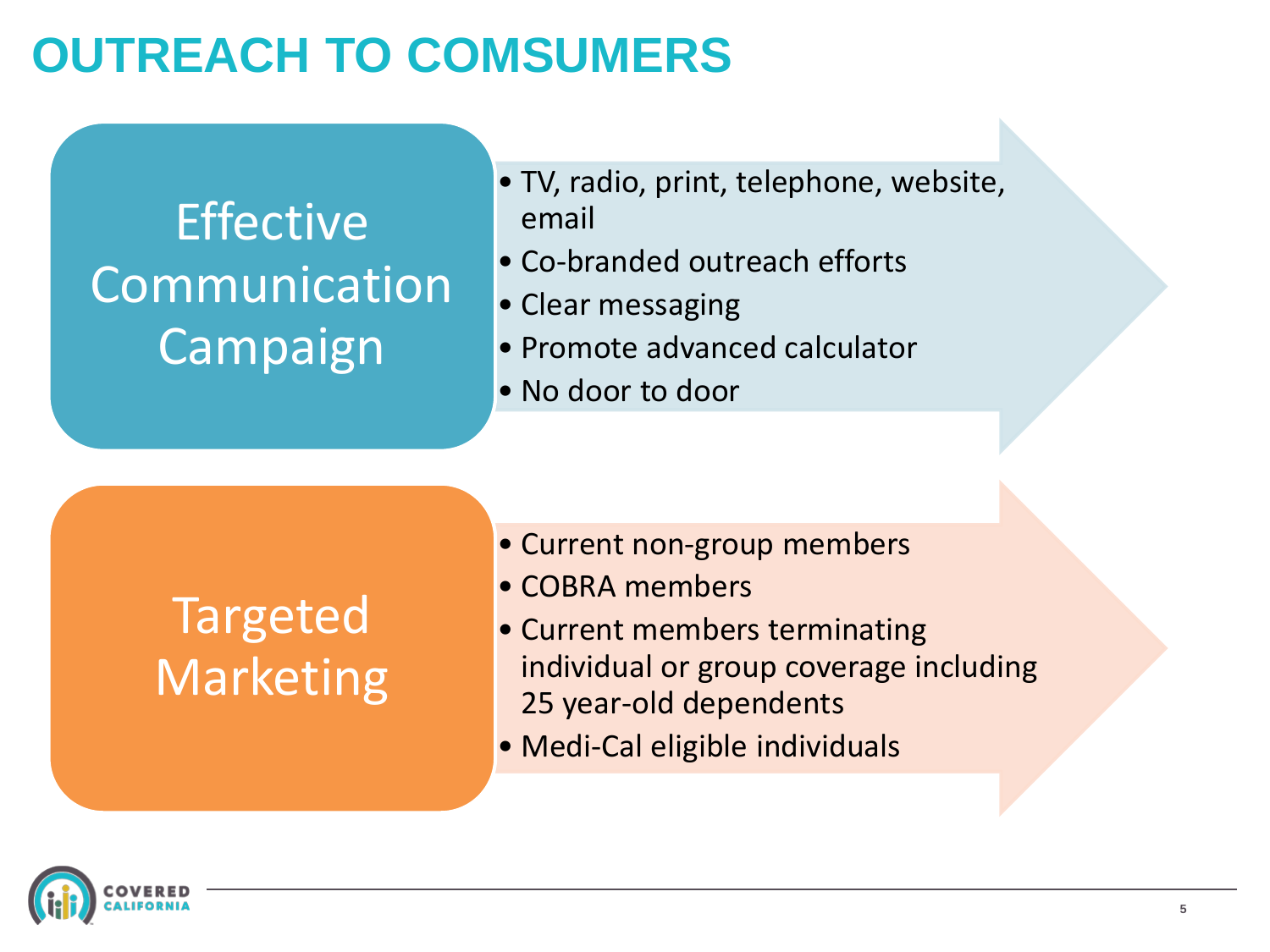## **CHALLENGES TO OUTCOME**

| <b>Challenge</b>                               | <b>Solution</b>                                                                    |
|------------------------------------------------|------------------------------------------------------------------------------------|
| Training 1100+ Plan-Based Enrollers            | Computer Based Training run through our<br>Learning Management System              |
| <b>Background and Fingerprinting</b>           | Required of all Plan-Based Enrollers*                                              |
| <b>Selective Transitioning</b>                 | Market to all individual members<br>Monitoring of Plan-Based Enrollment<br>program |
| <b>Public perception of Covered California</b> | Simple marketing with clear messaging                                              |

\* Plan staff who are also licensed agents are fingerprinted and receive background checks through CDI

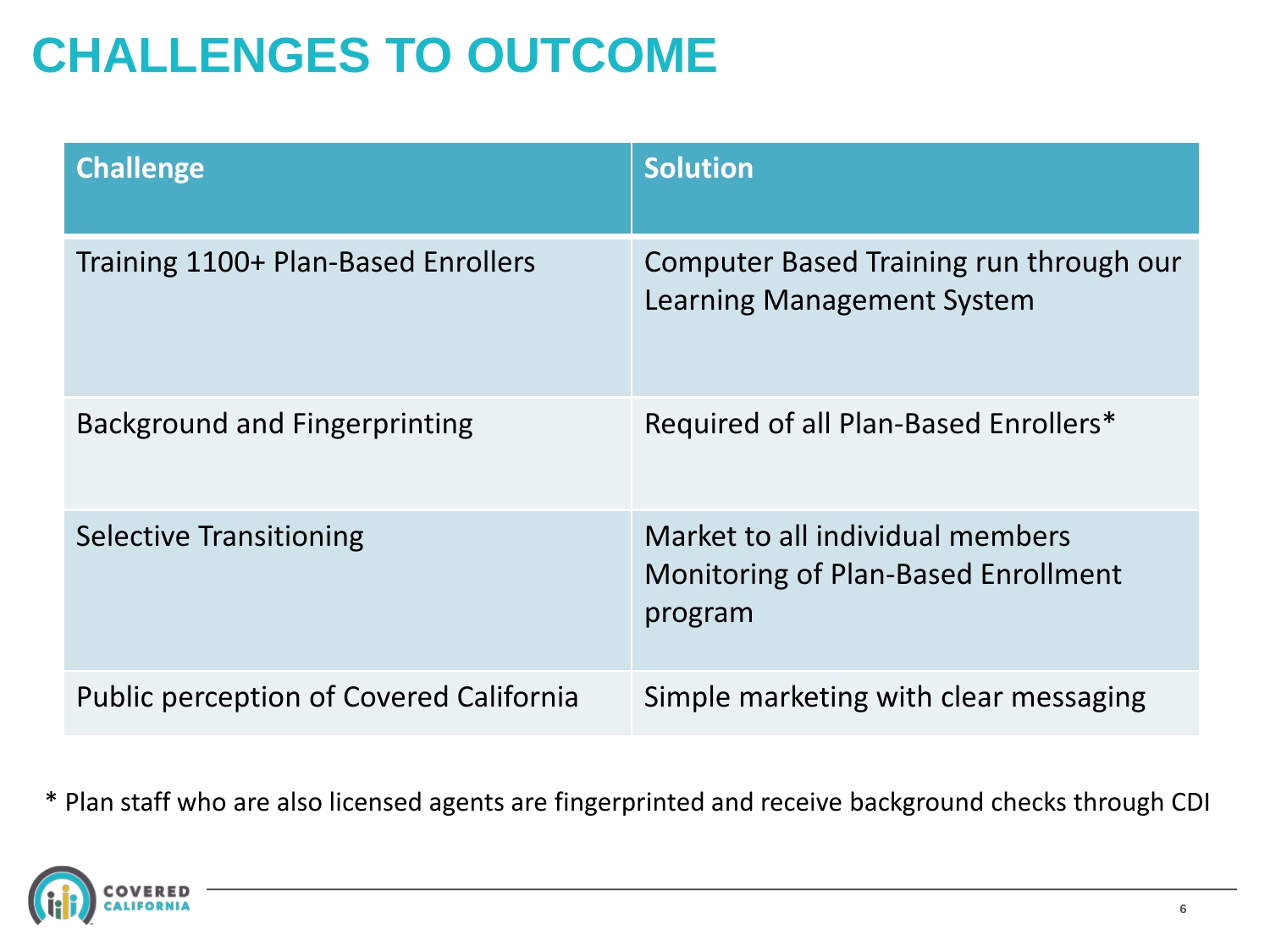## **WHERE WE GO FROM HERE**